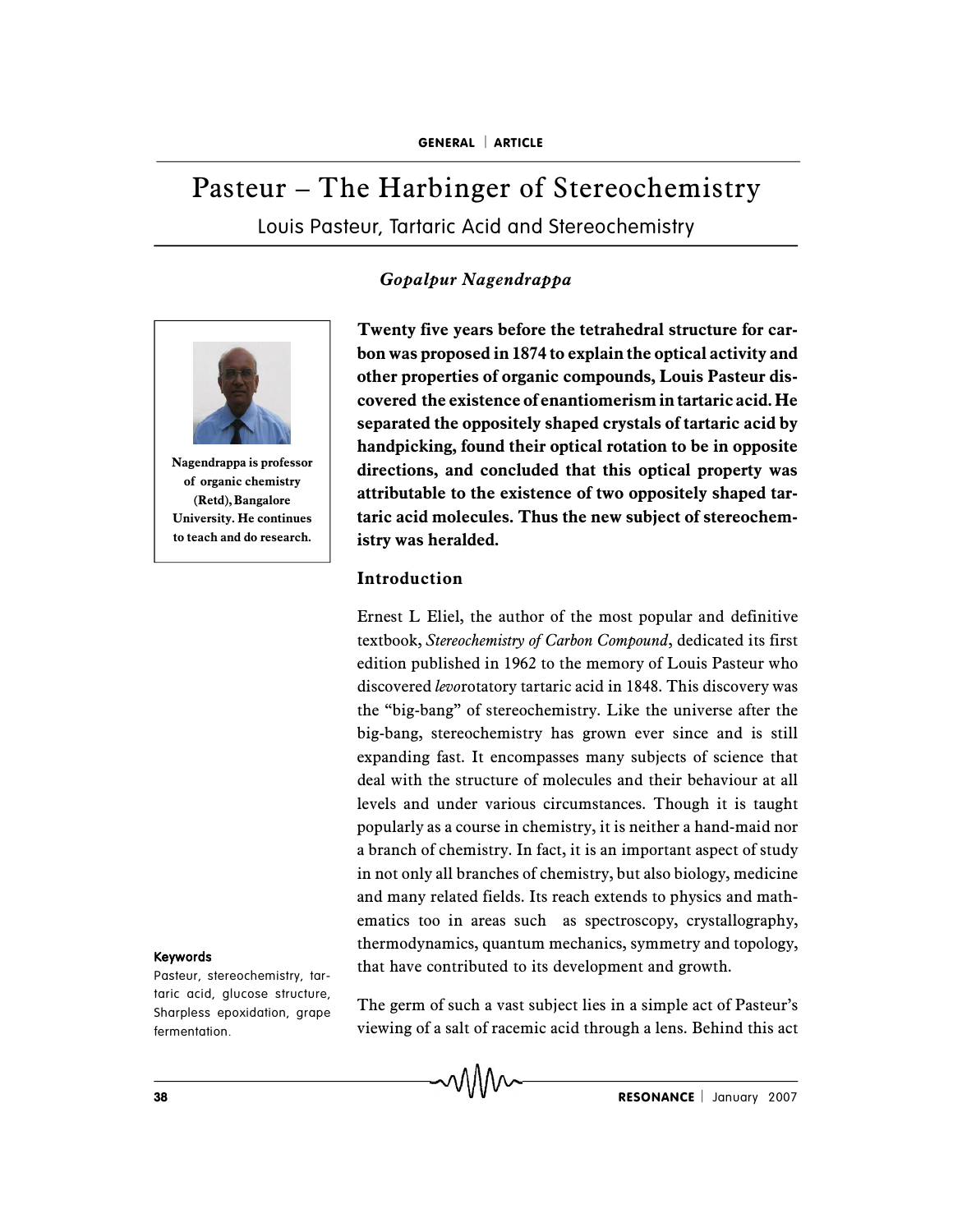lies the intuitive curiosity of a great mind to solve an enigmatic problem about tartaric acid. With the genius and sagacity of Pasteur it was not difficult to find the solution within a short span of time. The result is an example of the catchphrase he coined later, 'chance favours only the prepared mind'.

Tartaric acid did not stop at being just the causative factor for the dawn of stereochemistry but it has also played an important role ever since in its development. In consideration of this fact, the present article focuses, albeit briefly, on the work of Pasteur on tartaric acid and its noteworthy part in the advancement of certain aspects of stereochemistry, particularly in the determination of the configuration of natural products such as carbohydrates and in designing enantioselective synthetic methodologies, for example, Sharpless epoxydation.

# **The Beginning: a Bunch of Grapes**

In addition to being economically important industries, distilleries and breweries have been the hubs of considerable research activity, more so in the 19th century. Many seminal discoveries were made in chemistry and microbiology by studying fermentation processes, their underlying causes, the products and much else. Tartaric acid was one such product of winery, well known at the time of Pasteur. It was known to the famous Arab alchemist, Jabir ibn Hayyan, in the eighth century.

Tartaric acid is found in many plants such as grapes, tamarinds, pineapples, mulberries and so on. Wine lees (called mud in the US), the sediment collected during the fermentation of grapes, contains potassium bitartrate (potassium hydrogen tartrate) as its major component. The impure salt extracted from the sediments is called argol. The pure salt is obtained by boiling argol in water and cooling the clear solution. The pure salt is called cream of tartar. During storage, sometimes a second acid salt called paratartaric acid or racemic acid (from *racemus*, Latin for 'bunch of grapes') is deposited in casks. (A cask is made by joining staves  $-$  thin, slightly curved strips of wood or metal  $-$ 

not stop at being just the causative factor for the dawn of stereochemistry but it has also played an important role ever since in its development.

Tartaric acid did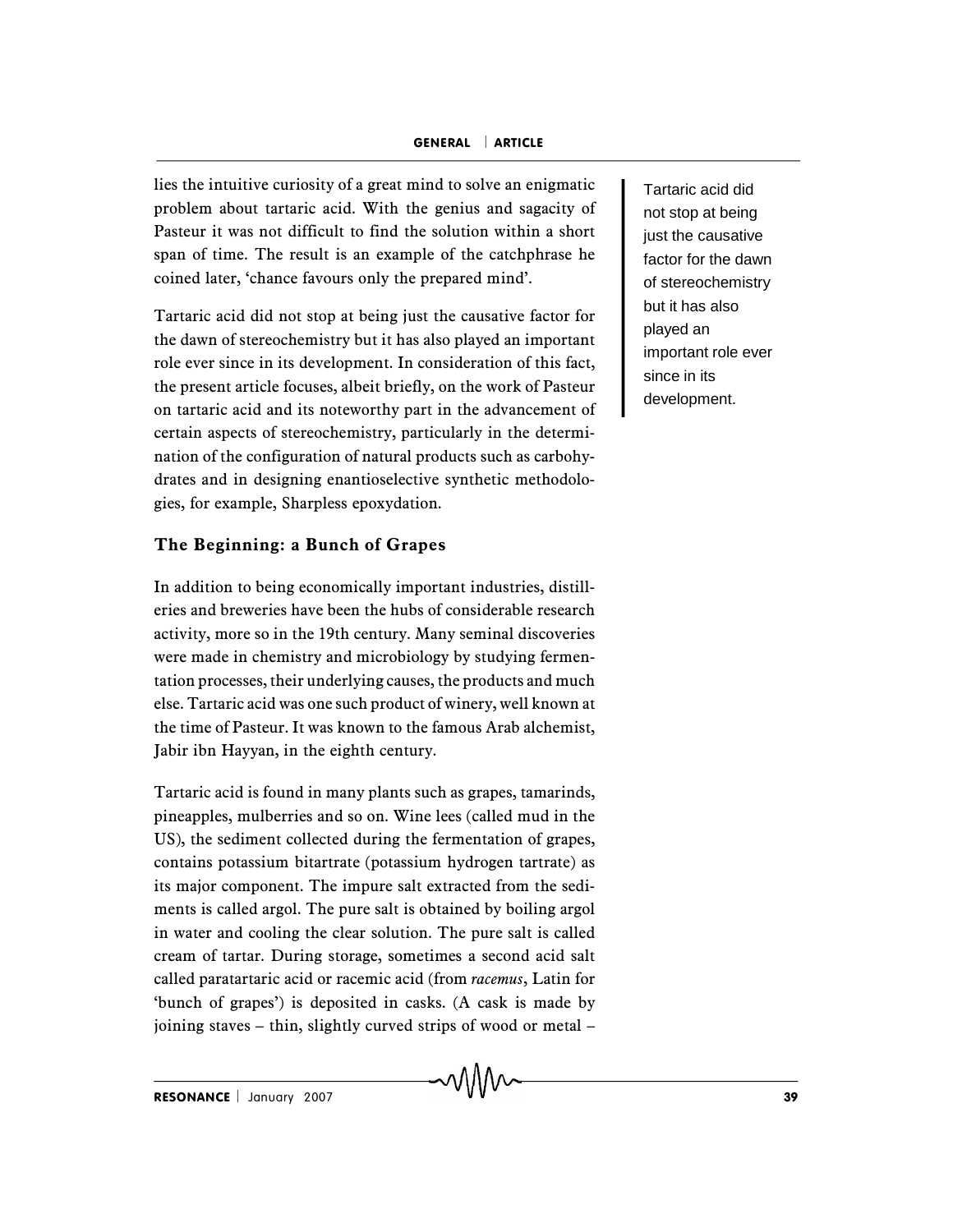GENERAL | ARTICLE



**Scheme 1.**

and is shaped much like *mridangam* of large diameter and is used for storing wine, beer, etc.)

In 1769, Carl Wilhelm Scheele isolated the dibasic acid by boiling cream of tartar with dilute hydrochloric acid, followed by adding chalk, and treating the product with dilute sulphuric acid. The solution, on removal of calcium sulphate and concentration gave tartartic acid. This sequence, using present day formulae, is shown in *Scheme 1*.

# **Rotating Polarised Light**

In 1809, Malus discovered plane-polarised light. Soon, Arago (1811) and Biot (1812) noted that the plane of such light is turned by quartz plates cut at right angles to its crystal axis, by an angle proportional to the thickness of the plate. Biot extended this study using other substances and in 1815 found that some organic substances (example: solutions of sucrose, camphor, tartaric acid, or liquids like turpentine) possessed the ability to rotate plane-polarised light, some to the right, and others to the left. He also noted that some of these substances exhibited this property in solid, liquid or gaseous states and in solution. This was not the case with quartz, which showed this property in solid state only and not in the molten condition.

Tartaric acid and racemic acid were considered to be one and the same substance.

Tartaric acid and racemic acid were considered to be one and the same substance as their elemental composition  $(C<sub>A</sub>H<sub>A</sub>O<sub>6</sub>)$ , and chemical behaviour were the same. Eilhard Mitscherlisch, an eminent contemporary crystallographer, had found that sodium ammonium salts of tartaric and racemic acids were isomorphous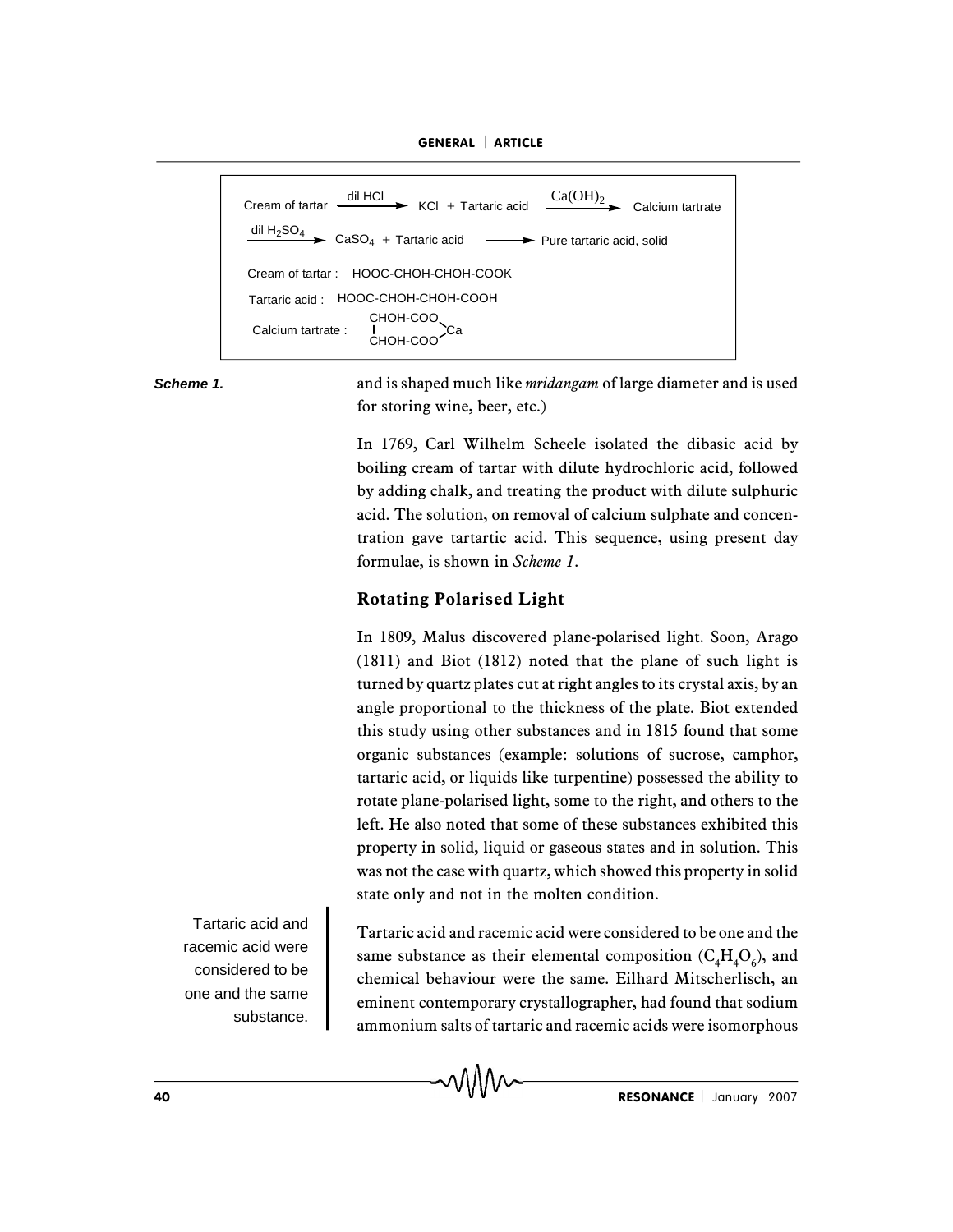$(isos = same, morph = shape), which also indicated that the two$ acids were identical. However, when Biot (1832) measured the optical rotation of these two acids, he found that tartaric acid turned the plane polarised light to the right, while racemic acid was inactive, i.e., it did not turn the plane of the polarised light. Biot and Mitschelisch were perhaps surprised by these results, but it seems that they did not bother to probe this anomaly further.

# **The Prepared Mind Detects Enantiomeric Crystals**

Pasteur was trained as a crystallographer. His doctoral work under Antoine Balard was to grow crystals of chemical compounds and study their morphology. With his insightful understanding of the nature of crystals, Pasteur was puzzled about the difference in the optical behaviour of tartaric and racemic acids, although they were identical in other properties. His intense curiosity to find the reason for this discrepancy prompted him to examine the problem carefully. Following the work of Mitscherlisch, Pasteur prepared sodium ammonium racemate and crystallised it from an aqueous solution by the slow evaporation of water below 26  $\mathrm{C}$  by just keeping the flask outside his laboratory.

Viewing the crystals under a microscope, Pasteur noticed that they were in two opposite forms (*Figure* 1). That is, they were related to each other in the manner of an object and its nonsuperimposable mirror-image, very much like our right and left hands, and were termed enantiomorphic (enantios  $=$ 



**Figure 1.**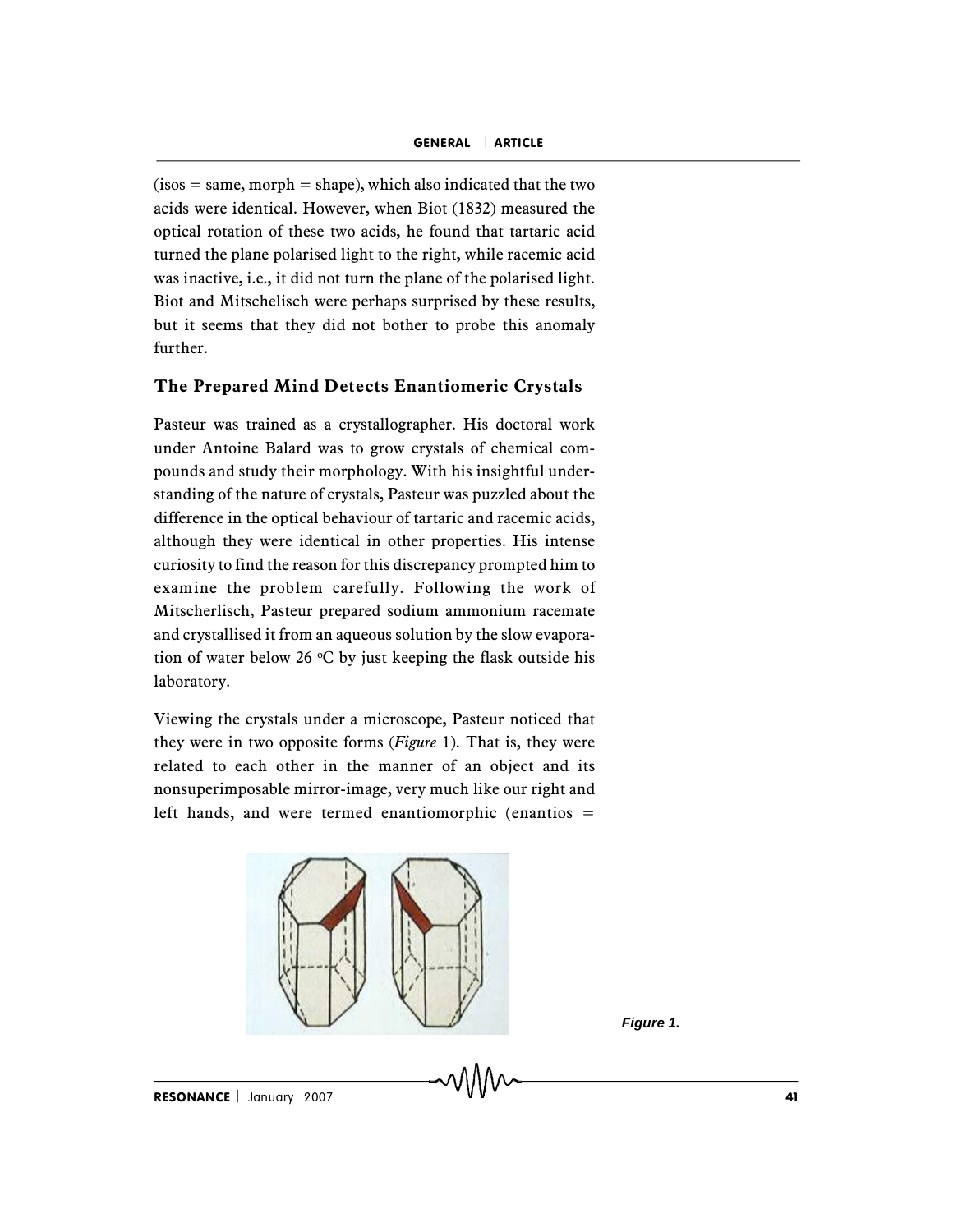It was for the first time that levorotatory tartaric acid was obtained. It was also for the first time that an optically inactive mixture was resolved into its pure active components.

opposite, morph  $=$  shape). He separated the two types of crystals patiently by hand using a pair of tweezers. To his astonishment and great delight, he found one of them to be identical to the earlier known tartaric acid salt that rotated plane polarised light to the right (*dextro*rotatory), while the other rotated the plane of polarised light to the left (*levo*rotatory) to the same extent. He observed that their aqueous solutions also exhibited the *dextro*rotatory and *levo*rotatory properties. However, when equal amounts of the two salts, or their aqueous solutions were mixed, the optical activity was lost. It was for the first time that *levo*rotatory tartaric acid was obtained. It was also for the first time that an optically inactive mixture was resolved into its pure active components. Since the inactive mixture used was known as racemic acid, all such inactive mixtures of enantiomeric substances came to be known as racemic mixtures.

# **Quartz Gives Hands to Stereochemistry**

It was clear from these experiments that enantiomorphism was not restricted to only solid state as in the case of quartz, but is present at the molecular level as well, i.e., molecules can exist in two opposite forms as an object and its nonsuperimposable mirror image. Thus was born the new science of stereochemistry, as a result of combining the principles of chemistry, crystallography and optics by the hard work and brilliance of Pasteur.

Until then, only quartz, in the solid state, was known to have the *dextro*rotatory and *levo*rotatory properties that related to its opposite crystalline forms. Hauy had recognised in 1801 that quartz existed in two crystalline forms related to each other as an object and its nonsuperimposable mirror image. Based on the location of crystal faces, one form was identified as right-handed and the other as left-handed, i.e., they possessed handedness or chirality (chiros means hand in Greek). In 1812, Biot observed that the two types of crystals turn plane polarised light in opposite directions but they became inactive when melted. In 1822, Herschel could correlate the direction of rotation of plane polarised light with the shape of quartz crystals.

Inactive mixtures of enantiomeric substances came to be known as racemic mixtures.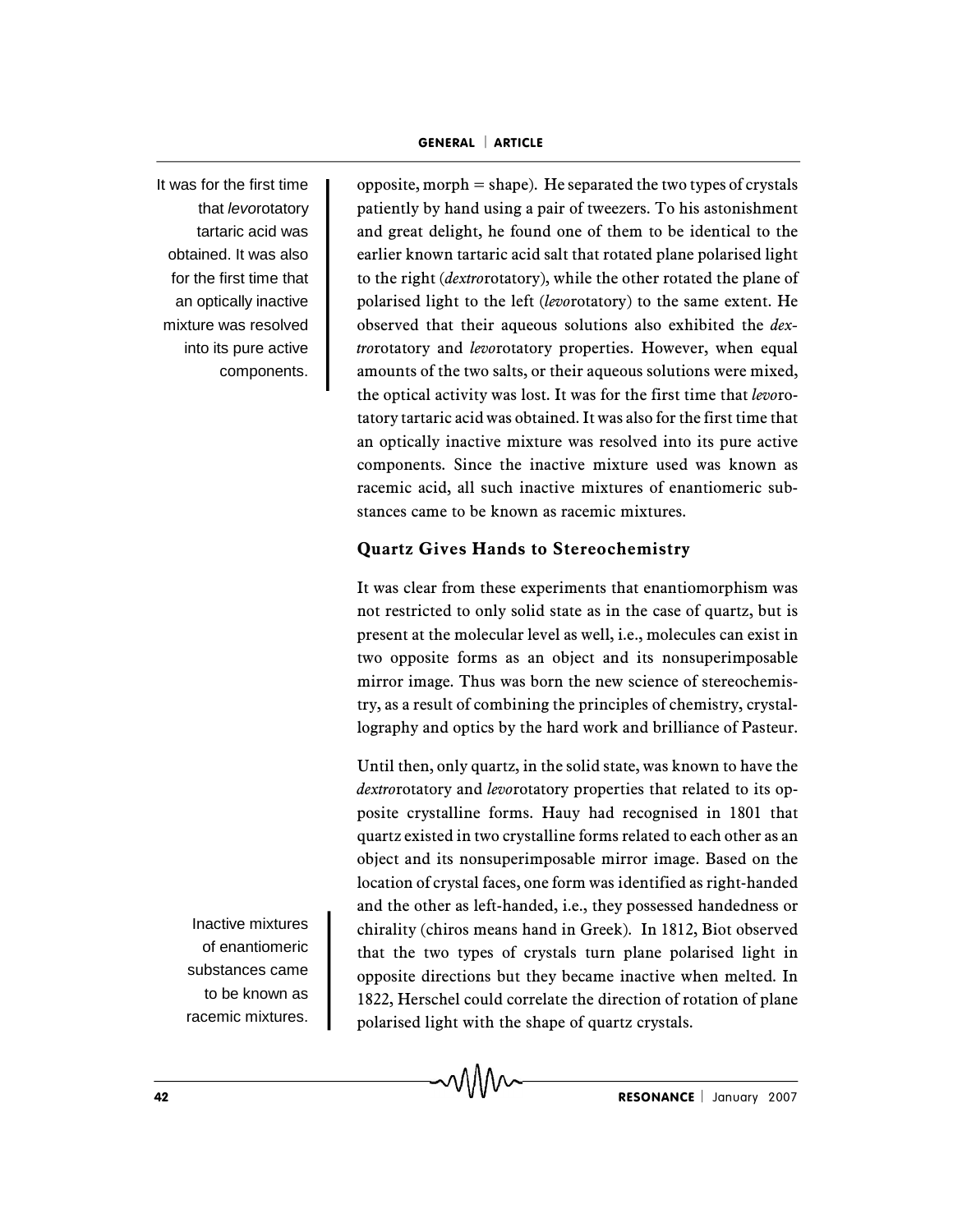#### GENERAL | ARTICLE

Pasteur had the vision to attribute the optical property of the two tartaric acids to the difference in their molecular structures as object and its nonsuperimposable mirror image. This was an extraordinary insight on his part at that point of time (1849), if we consider the fact that the principles of molecular structure were emerging just then through the efforts of Kekule (see, *Resonance*, May 2001), Couper, Butlerov, and others, and the idea of three dimensional structure for molecules came 25 years later in 1874 when van't Hoff and LeBel independently proposed tetrahedral structure to carbon with its four substituents. The work of van't Hoff was indeed the real take-off point for stereochemistry, which has been growing ever since.

Due to his contact with distillers and brewers, Pasteur was entrusted with the problems of fermentation in distilleries and breweries. As a result he turned his attention to yeasts and then to bacteria, and achieved great success in biology and medicine (See article by S Mahadevan in this issue.). Though Pasteur was a chemist, his only notable work in chemistry was on tartaric acid but it was enough to launch a whole new branch of science. Because tartaric acid was so important to the birth and growth of stereochemistry, a few of its uses in solving stereochemical problems are considered here.

# **Tartaric Acid – the Adam of Stereoisomers**

The enantiomorphous crystals of  $(+)$ - and  $(-)$ -tartaric acid salts are given in *Figure* 1. Tartaric acid can be obtained in four forms, namely,  $(+)$ -tartaric acid,  $(-)$ -tartaric acid, racemic acid or  $(±)$ tartaric acid and *meso*-tartaric acid. The first two acids are enantiomers, i.e., they are nonsuperimposable mirror images, are optically active and asymmetric. Racemic acid is a 1:1 mixture of the first two acids and is optically inactive. *Meso-*tartaric acid is a symmetric molecule, and is optically inactive. The configurational structures of the three acids are given in *Figure* 2.

These configurations were derived by correlating with the arbitrarily assigned configurations of  $(+)$ - and  $(-)$ -glyceraldehydes (*Figure* 3).

Pasteur had the vision to attribute the optical property of the two tartaric acids to the difference in their molecular structures as object and its nonsuperimposable mirror image.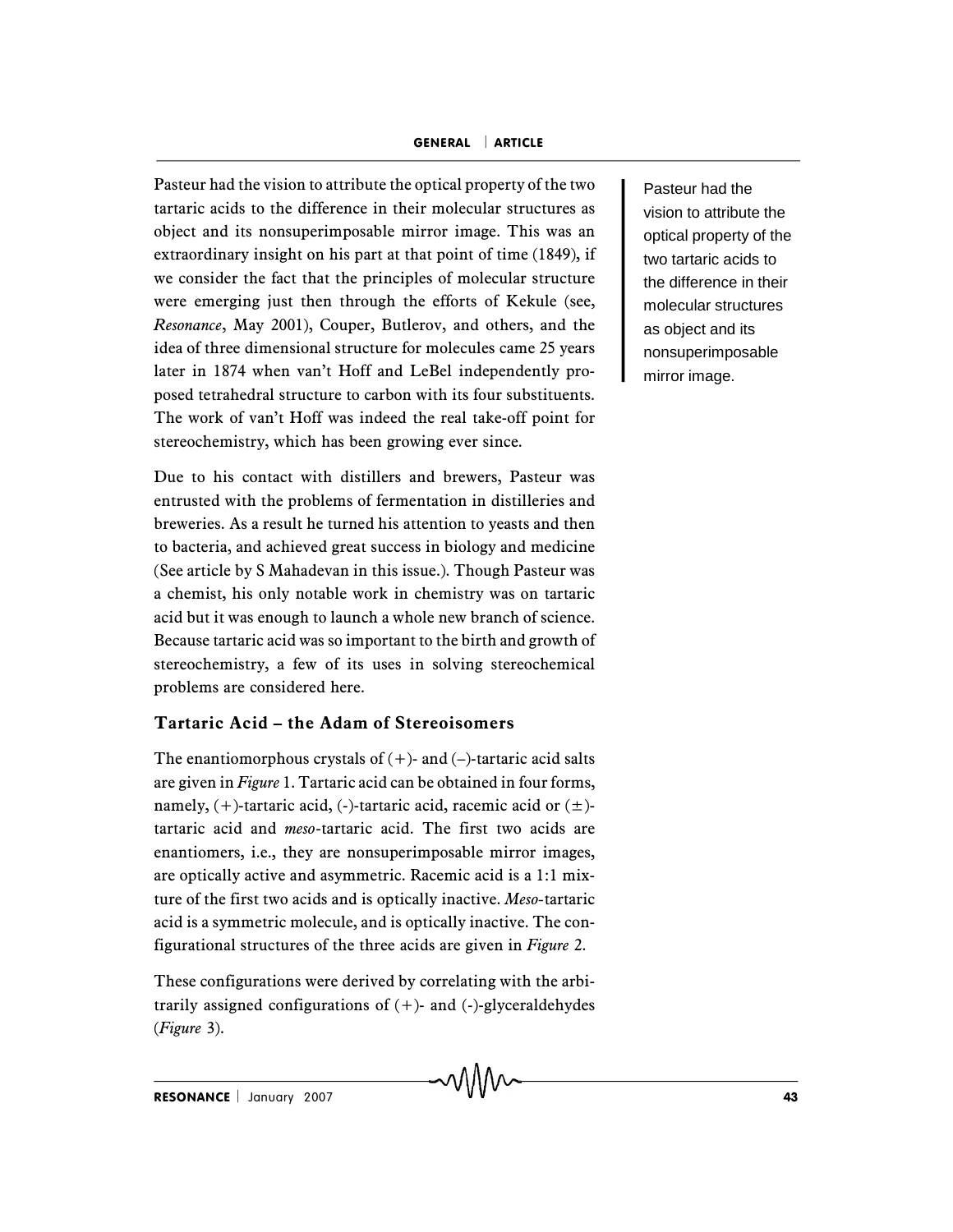



**Figure 2.**

# **The Key to Absolute Configuration**

The actual structure or absolute configuration of  $(+)$ -tartaric acid was determined in 1951 by Bijvoet using its sodium rubidium salt. It was a miraculous coincidence that it turned out to be identical to the previous aribtrarily assigned (*R,R*)-configuration. (It could well have been an (*S,S*)-configuration. Had it been so, imagine the consequence of changing all the configurational names of compounds given to them prior to 1951), (See *Figure* 2).

The absolute configuration of tartaric acid was the standard in determining the absolute configuration of many chiral molecules, such as sugars and other polyhydroxy compounds, which could be broken down to one or more of tartaric acid isomers. To illustrate this, the example of D-glucose is taken here.

 $(+)$ -Glucose has the elemental composition of  $C_6H_{12}O_6$ . It contains a camouflaged aldehyde (-CHO) group and five hydroxy (- OH) groups. With this information, and a few other inputs, one



**Figure 3.**

as a set of the set of the set of the set of the set of the set of the set of the set of the set of the set of the set of the set of the set of the set of the set of the set of the set of the set of the set of the set of t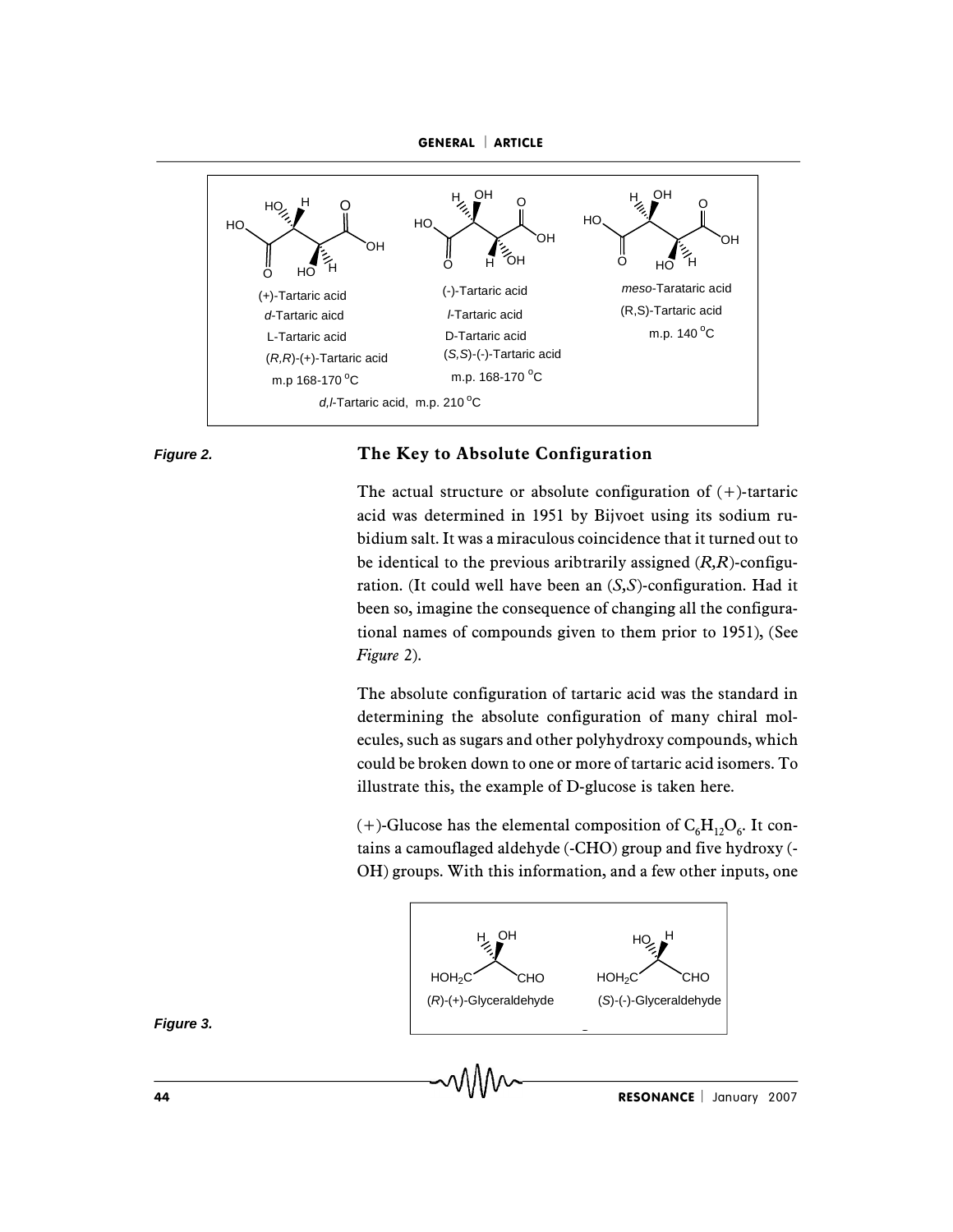

GENERAL ARTICLE

can write the following simple structure for it (*Figure* 4).

The challenge was to establish the relative positions of the four substituents on each of the four chiral carbons 2-5.

In the degradative procedure the molecule was broken down, using a variety of reagents, to give smaller molecules, which included tartaric acid. Some of these reactions are summarised in *Schemes* 2 and 3.

Since the configuration of *meso*-tartaric acid was known, the configuration of the  $4<sup>th</sup>$  (C-4) and the  $5<sup>th</sup>$  (C-5) carbons was established.

**Scheme 3.**

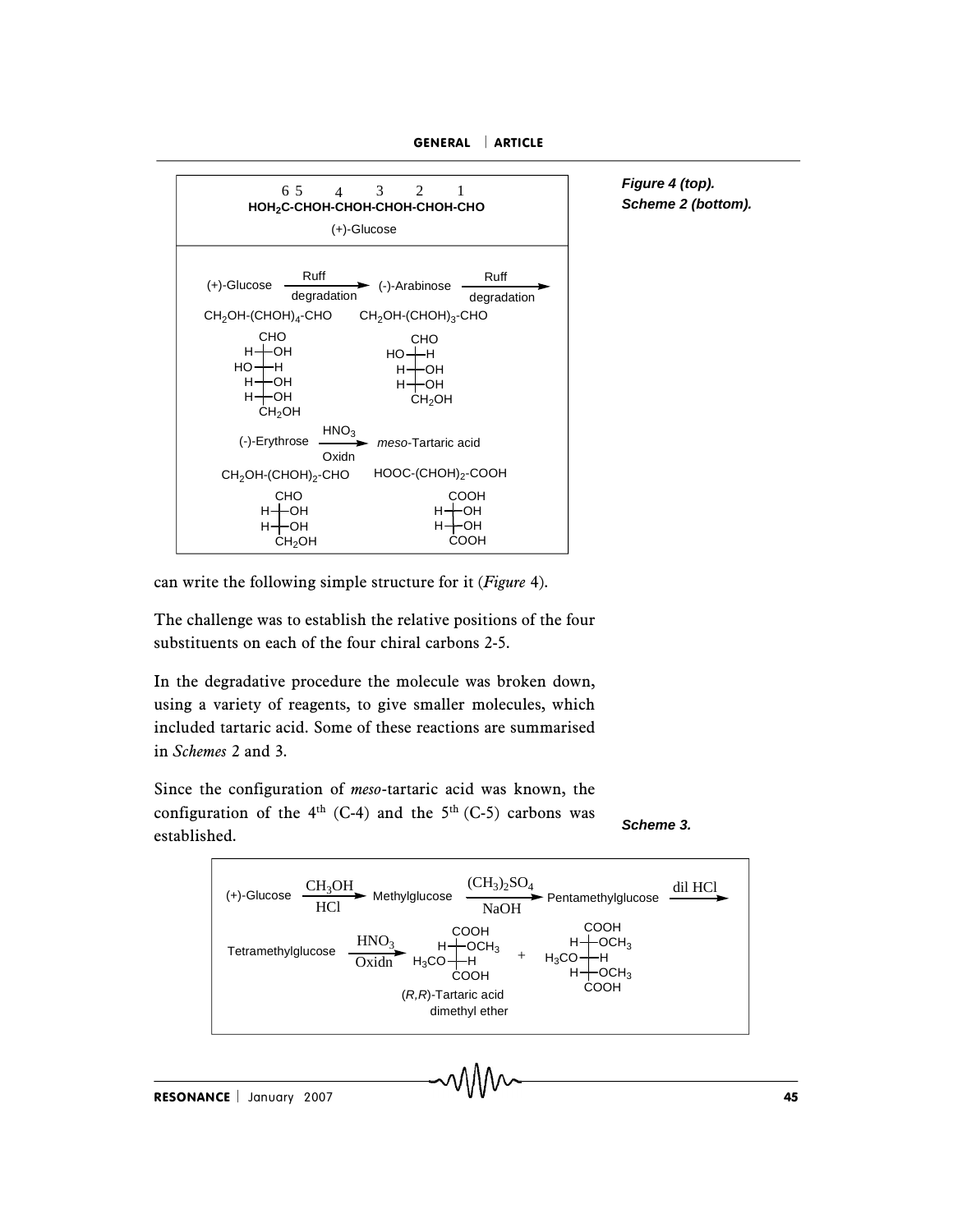**Figure 5.**



The formation of dimethyl ether of (*R,R*)-tartaric acid settled the geometry of C-1 and C-2. The configuration of trimethoxyglutaric acid was also determined, among other reactions, by its degradation to  $(R, R)$ -tartaric acid. These results were vital inputs, along with other data, in assigning the configuration of (+)-glucose given in *Figure 5*.

# Directing the Delivery of Oxygen in Epoxidation **the Sharplessí Way**

Epoxidation of prochiral olefins with peracids or hydroperoxides would yield racemic epoxides. Stereochemically pure epoxides are useful in the synthesis of drugs, natural products, biological molecules, etc. About 25 years ago, Sharpless *et al* achieved stereoselective epoxidation of allyl alcohols (olefins with  $-OH$  group on a carbon adjacent to the double bond) with t-butylhydroperoxide in the presence of titanium tetraisopropoxide and  $(+)$ - or  $(-)$ -tartaric acid diethyl ester  $(di-)$ ethyl tartrate, DET, *Scheme 4*). The reaction is called Sharpless epoxidation.

If a given allyl alcohol, on Sharpless epoxidation, produces one enantiomeric epoxide of predictable configuration when (-)- DET is used, the use of  $(+)$ -DET will produce the epoxide of opposite configuration. This is illustrated with an exemplary reaction and its mechanism in *Scheme* 4.

Even these very few examples are enough to demonstrate the key role tartaric acid has played in starting and development of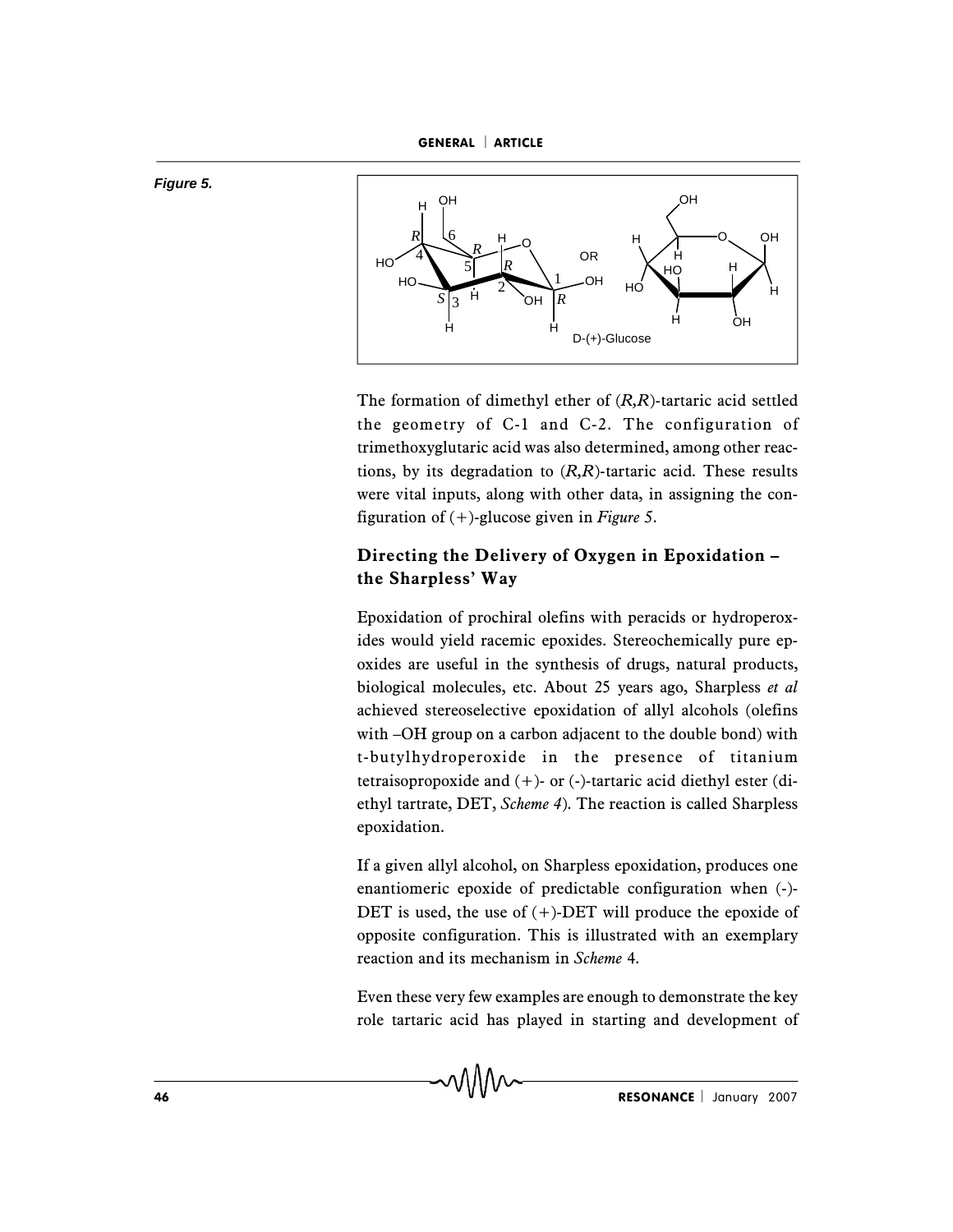



stereochemistry. Because all this began with fermentation of grape juice, let us say cheers to grape juice and the product of its fermentation, which has been a source of pleasure for millions over the centuries. **Scheme 4.**